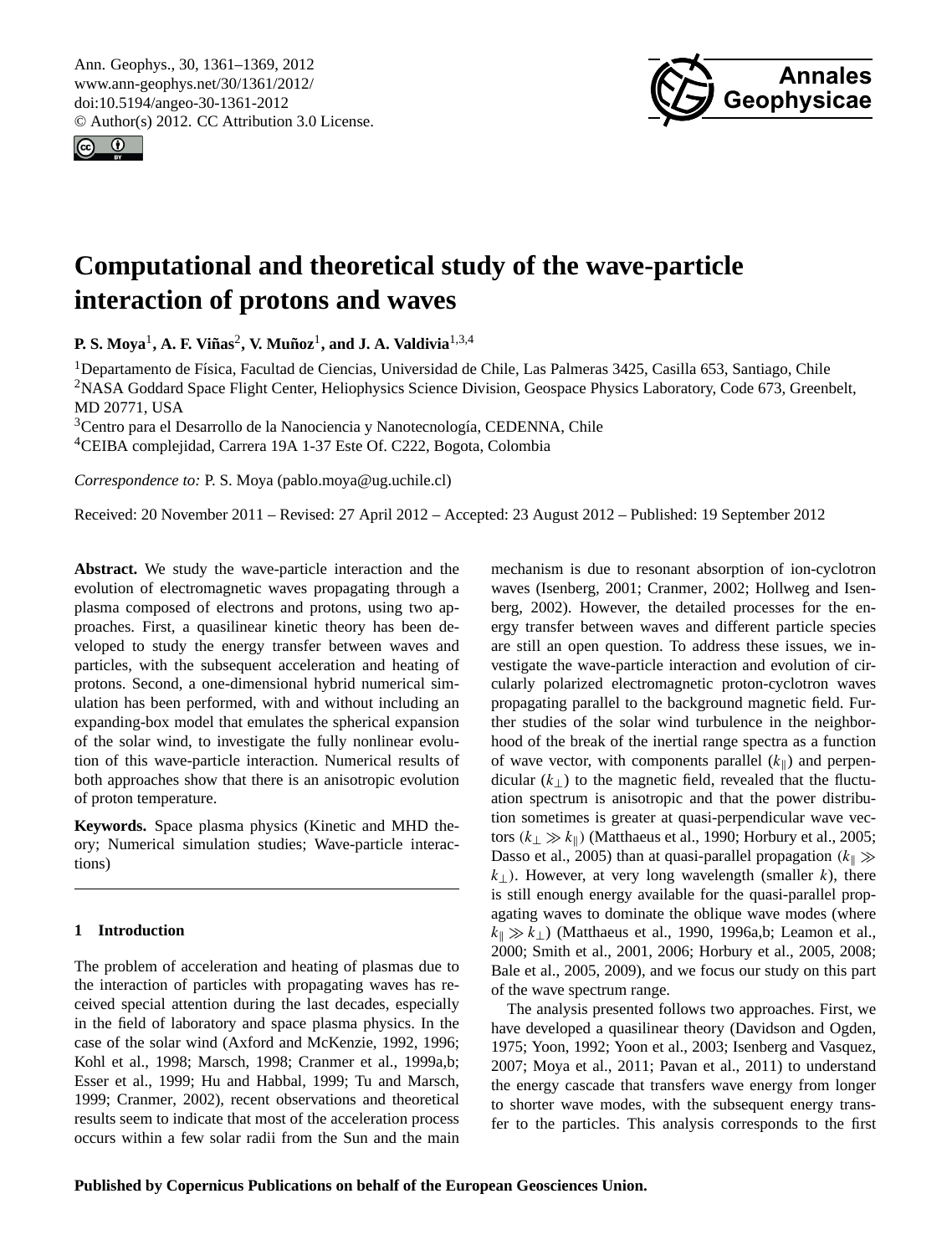nonlinear order in Vlasov's formalism [\(Alexandrov et al.,](#page-7-10) [1984;](#page-7-10) [Krall and Trivelpiece,](#page-8-19) [1986\)](#page-8-19). Second, we performed a one-dimensional hybrid simulation [\(Gary et al.,](#page-8-20) [1997;](#page-8-20) [Of](#page-8-21)[man et al.,](#page-8-21) [2001;](#page-8-21) [Araneda et al.,](#page-7-11) [2002\)](#page-7-11) of the system using an expanding box model [\(Velli et al.,](#page-8-22) [1990;](#page-8-22) [Liewer et al.,](#page-8-23) [2001;](#page-8-23) [Matteini et al.,](#page-8-24) [2006;](#page-8-24) Hellinger and Trávničeck, [2008;](#page-8-25) [Ofman et al.,](#page-8-26) [2011\)](#page-8-26) where a thin box of plasma moves away from the Sun in a moving frame at the local solar wind speed, in order to investigate the full nonlinear wave-particle interaction of the cascade process. All these effects; i.e., energy cascade, expansion, and nonlinear wave-particle interaction, are included in the study to show how the shape of the particle velocity distribution functions is controlled and regulated in kinetic plasmas.

This article is organized as follows. In Sect. [2](#page-1-0) we show the basic equations of the quasilinear theory for the evolution of the macroscopic parameters of the distribution function, and we present numerical results for the case of the propagation of circularly polarized electromagnetic waves parallel to an ambient magnetic field, through a plasma composed of electrons and protons with thermal anisotropy. In Sect. [3](#page-4-0) we present the equations and results for the same problem as in Sect. [2,](#page-1-0) but with the use of unidimensional hybrid simulations with and without the inclusion of expansion effects. Finally, in Sect. [4](#page-7-12) we compare the results of Sects. [2](#page-1-0) and [3](#page-4-0) and summarize the conclusions of this article.

#### <span id="page-1-0"></span>**2 Quasilinear approximation**

#### **2.1 Dispersion relation**

We consider a plasma in an external magnetic field  $\mathbf{B}_0 = B_0\hat{z}$ composed of electrons and protons drifting with velocity V relative to a fixed frame (the "Lab" frame) along the background magnetic field.  $U = V/V_{Ap}$  is the normalized drift speed of the protons, with  $V_{Ap} = \bar{B}_0 / \sqrt{4 \pi n_p m_p}$  as the proton Alfvén velocity.  $m_p$  and  $n_p$  are the proton mass and density, respectively. We assume neutrality (i.e., zero net charge such that  $n_e = n_p$ ) and impose a zero-current condition along  $\mathbf{B}_0$  ( $U_e = U$ , where  $U_e$  is the drift velocity of the electrons).

The normalized dispersion relation for proton-cyclotron waves with left polarization, moving in the direction of the external magnetic field, in the case of a bi-Maxwellian distribution is [\(Gomberoff and Valdivia,](#page-8-27) [2002,](#page-8-27) [2003;](#page-8-28) [Gomberoff](#page-8-29) [et al.,](#page-8-29) [2004;](#page-8-29) [Moya et al.,](#page-8-17) [2011\)](#page-8-17)

<span id="page-1-1"></span>
$$
y^{2} = A_{p} - x_{y} + yU + \left[\frac{(A_{p} + 1)(x_{y} - 1 - yU) + 1}{y\beta_{\parallel}}\right]Z(\varphi_{y}),
$$
\n(1)

where we have assumed that  $V_{Ap} \ll c$ . In Eq. [\(1\)](#page-1-1),  $x_y =$  $\omega_{\rm k}/\Omega_{\rm p}$  and  $y = ck/\omega_{\rm pp}$  are the normalized complex frequency and wave number, respectively, with  $\Omega_p = eB_0/m_p c$ and  $\omega_{\rm pp} = (4\pi n_{\rm p} e^2/m_{\rm p})^{1/2}$  as the proton cyclotron and plasmas frequencies, respectively.  $e$  is the proton charge and  $c$  is the speed of light. Also,  $Z$  is the plasma dispersion function [\(Fried and Conte,](#page-7-13) [1961\)](#page-7-13),  $\varphi_y = x_y - 1 - yU/y\beta_{\parallel}$ ,  $\beta_j = v_{th,j} / V_{Ap}$  where  $v_{th,j} = \sqrt{2K_B T_j / m_p}$ , with  $j = \parallel, \perp$ the parallel and perpendicular (with respect to the background magnetic field) thermal velocities of protons, respectively, and  $K_B$  is the Boltzmann constant. Finally, we define  $A_p = T_\perp/T_\parallel - 1 = \beta_\perp^2/\beta_\parallel^2 - 1$  as the proton thermal anisotropy. Typically, values of  $A_p$  between 2 and 5 have been reported in the solar wind [\(Kivelson and Russell,](#page-8-30) [1995;](#page-8-30) [Kohl et al.,](#page-8-0) [1998;](#page-8-0) [Cranmer,](#page-7-5) [2002,](#page-7-5) [2005;](#page-7-14) [Aschwanden,](#page-7-15) [2006;](#page-7-15) [Kamide and Chian,](#page-8-31) [2007\)](#page-8-31).

For now, we shall assume  $\beta_{\perp}, \beta_{\parallel} \ll 1$ , such as in coronal holes [\(Gary,](#page-7-16) [2001;](#page-7-16) [Aschwanden,](#page-7-15) [2006\)](#page-7-15). Therefore, the argument of the Z function is much larger than one and we can use the semi-cold approximation (i.e., large argument asymptotic expansion) for protons

<span id="page-1-2"></span>
$$
Z(\varphi_{y}) = \frac{1}{\varphi_{y}} + i\pi e^{-Re[\varphi_{y}]^{2}},
$$
\n(2)

and also consider electrons as cold [\(Gomberoff and Elgueta,](#page-8-32) [1991;](#page-8-32) [Astudillo,](#page-7-17) [1996;](#page-7-17) [Gomberoff and Valdivia,](#page-8-27) [2002,](#page-8-27) [2003;](#page-8-28) [Moya et al.,](#page-8-17) [2011\)](#page-8-17). We then write  $x_y = x + i\gamma$  and assume  $|\gamma| \ll |x|$ . Upon separation of real and imaginary parts of Eq. [\(2\)](#page-1-2), we obtain the dispersion relation in the semi-cold regime. Thus,

<span id="page-1-3"></span>
$$
y^2 = \frac{(x - yU)^2}{1 - (x - yU)},
$$
\n(3)

<span id="page-1-4"></span>and

$$
\gamma = F(x, y)^{-1} \left[ \frac{\pi^{1/2}}{y\beta_{\parallel}} \right] [A_{p}(x - 1 - yU) + x - yU] e^{-Re[\varphi_{y}]^{2}},
$$
\n(4)

where

$$
F(x, y) = \frac{(x - yU)(2 - (x - yU))}{(x - 1 - yU)^2}.
$$
 (5)

In Fig. [1](#page-2-0) we show the branches of the dispersion relation Eq. [\(3\)](#page-1-3) for  $U = 0.3$  in the normalized x-y space. Solid and dashed lines correspond to the two different solutions of the dispersion relation in the semi-cold regime.

Figure [2](#page-2-1) shows the corresponding growth rates for the two solutions of the dispersion relation obtained from Eq. [\(3\)](#page-1-3) for  $\beta_{\perp}^2 = 0.05 = 5\beta_{\parallel}^2$  (A<sub>p</sub> = 4). The solid and dashed lines correspond to the solid and dashed curves in Fig. [1,](#page-2-0) respectively. It is observed that  $\gamma(y)$  is positive only in a narrow region near  $y = 1.5$ , which corresponds to an instability region. Also, for  $y > 1.5$ , the growth rate becomes negative and leads to a resonant absorption region. Depending on the magnetic field energy spectrum these two effects will compete and will change the shape of the distribution function.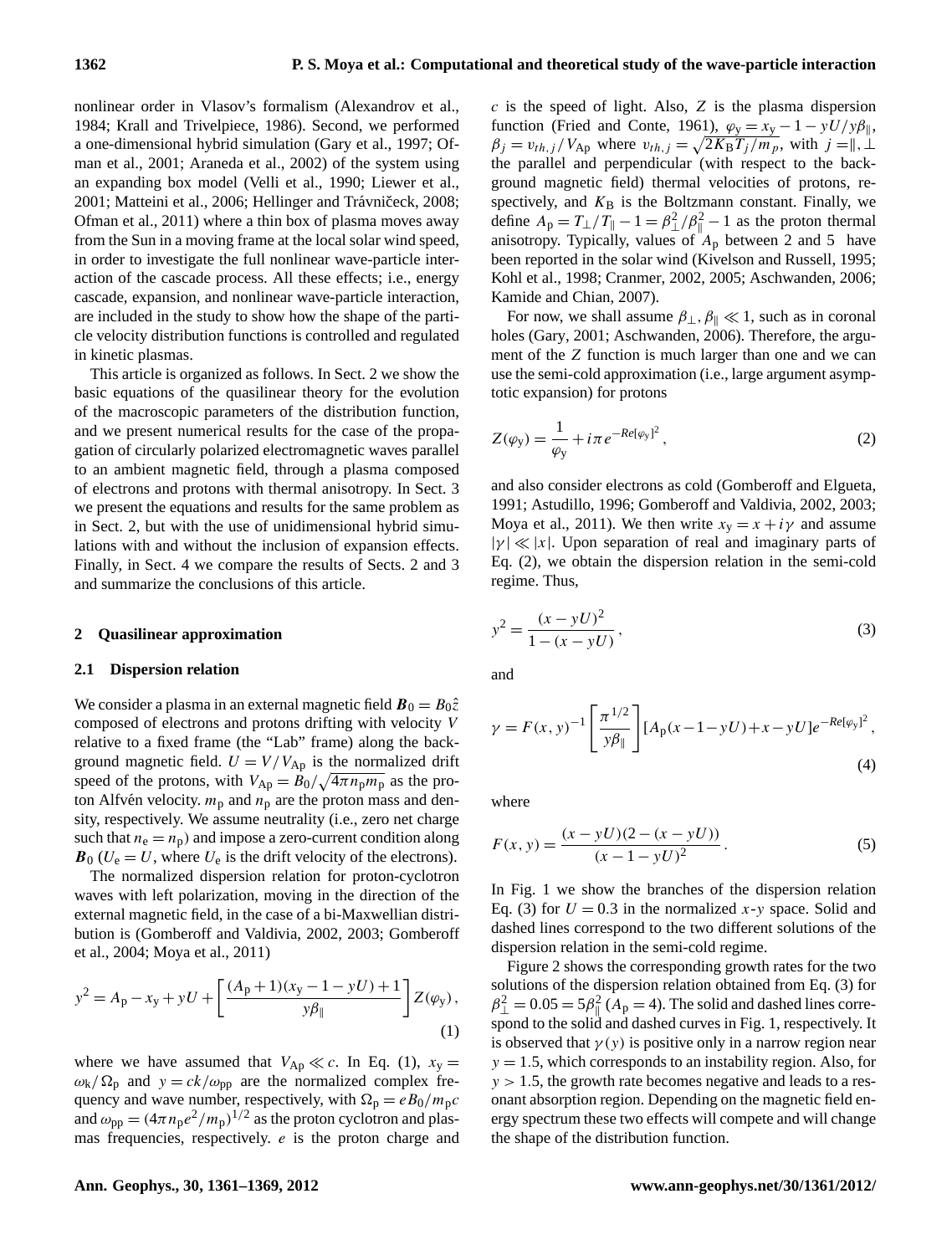

<span id="page-2-0"></span>**Fig. 1.** Normalized dispersion relation branches. Solid and dashed curves correspond to the two solutions of Eq. [\(3\)](#page-1-3) for  $U = 0.3$ .

## **2.2 Temporal evolution of macroscopic parameters**

Assuming that the macroscopic parameters of the distribution function vary slowly (compared with the wave period) in time, the nonlinear temporal evolution equation of the proton distribution function  $f_0$ , in the quasilinear approximation, is given by [\(Alexandrov et al.,](#page-7-10) [1984;](#page-7-10) [Krall and Trivelpiece,](#page-8-19) [1986;](#page-8-19) [Yoon,](#page-8-14) [1992;](#page-8-14) [Moya et al.,](#page-8-17) [2011\)](#page-8-17)

$$
\frac{\partial f_0}{\partial t} = -\frac{e}{m_\text{p}} \int_{-\infty}^{\infty} dk \left( \mathbf{E}_{-\mathbf{k}} - \frac{k}{\omega_{-k}} \mathbf{v} \times \hat{z} \times \mathbf{E}_{-\mathbf{k}} \right) \cdot \frac{\partial f_k}{\partial \mathbf{v}} , \quad (6)
$$

where, in cylindrical coordinates  $[\mathbf{v} = (v_{\perp}, \phi, v_{\parallel})]$ ,

$$
f_{\mu,k} = \frac{ie}{\sqrt{2}m_p\omega_k} \left( (\omega_k - kv_z) \frac{\partial f_{\mu}^{(0)}}{\partial v_{\perp}} - kv_{\perp} \frac{\partial f_{\mu}^{(0)}}{\partial v_z} \right) \tag{7}
$$

$$
\times \left( \frac{E_k^+ e^{i\phi}}{\omega_k - kv_z + \Omega_p} + \frac{E_k^- e^{-i\phi}}{\omega_k - kv_z - \Omega_p} \right)
$$

is the first order perturbation of the distribution function and  $E_k$  is the Fourier spectrum of the electric field.

Because of the bi-Maxwellian form of  $f_0$ , we can define [\(Moya et al.,](#page-8-17) [2011\)](#page-8-17)

$$
K_1(t) = \int v_z(\partial f_0/\partial t) d\mathbf{v},\qquad(8)
$$

$$
K_{2\parallel}(t) = \int v_z^2(\partial f_0/\partial t) \, d\mathbf{v},\tag{9}
$$

$$
K_{2\perp}(t) = \int v_{\perp}^2 (\partial f_0 / \partial t) \, d\mathbf{v},\tag{10}
$$



<span id="page-2-1"></span>**Fig. 2.** Normalized growth rates of the two solutions of the dispersion relation for  $\beta_{\perp}^2 = 0.05 = 5\beta_{\parallel}^2$  (A<sub>p</sub> = 4). Solid and dashed lines correspond to solid and dashed curves in Fig. [1,](#page-2-0) respectively.

and write a set of ordinary differential equations for all the parameters of the equilibrium distribution function, given by

$$
\frac{dU}{d\tau} = K_1(\tau),\tag{11}
$$

<span id="page-2-2"></span>
$$
\frac{d\beta_{\parallel}}{d\tau} = \frac{1}{\beta_{\parallel}(\tau)} K_{2\parallel}(\tau) - 2 \frac{U(\tau)}{\beta_{\parallel}(\tau)} K_{1}(\tau), \qquad (12)
$$

$$
\frac{d\beta_{\perp}}{d\tau} = \frac{1}{2\beta_{\perp}(\tau)} K_{2\perp}(\tau),\tag{13}
$$

where  $\tau = \Omega_p t$  is the normalized time. Of course, at every time step, a solution of these equations will require us to solve the dispersion relation and integrate the functions  $K_i(\tau)$  over k, because they depend on the parameters of the distribution function and the frequency  $\omega_k$ .

Finally, to close the system of equations, we use the equation for the temporal evolution of the magnetic field spectral energy per unit length [\(Alexandrov et al.,](#page-7-10) [1984;](#page-7-10) [Krall and](#page-8-19) [Trivelpiece,](#page-8-19) [1986;](#page-8-19) [Moya et al.,](#page-8-17) [2011\)](#page-8-17)

<span id="page-2-3"></span>
$$
\frac{\partial \varepsilon}{\partial \tau} = 2\gamma \varepsilon \,,\tag{14}
$$

where

$$
\varepsilon = \frac{\omega_{pp}}{c} \frac{1}{2\pi L} \frac{|B_k|^2}{B_0^2},\tag{15}
$$

with *L* as the reference length of the plasma.

Thus, we have expressed the coupled system of Eqs. [\(11\)](#page-2-2)– [\(13\)](#page-2-2) as an integro-differential system, where the temporal derivatives of the parameters correspond to  $k$ -space integrals. We note that in all the equations, we have both the frequency and growth rate, thus, to solve the system we need to explicitly solve  $x(y)$  and  $y(x, y)$  from Eqs. [\(3\)](#page-1-3) and [\(4\)](#page-1-4).

#### **2.3 Numerical results**

In order to solve the system of quasilinear equations, we use a discrete grid in y-space with  $N_y = 400$  points for  $-2 < y <$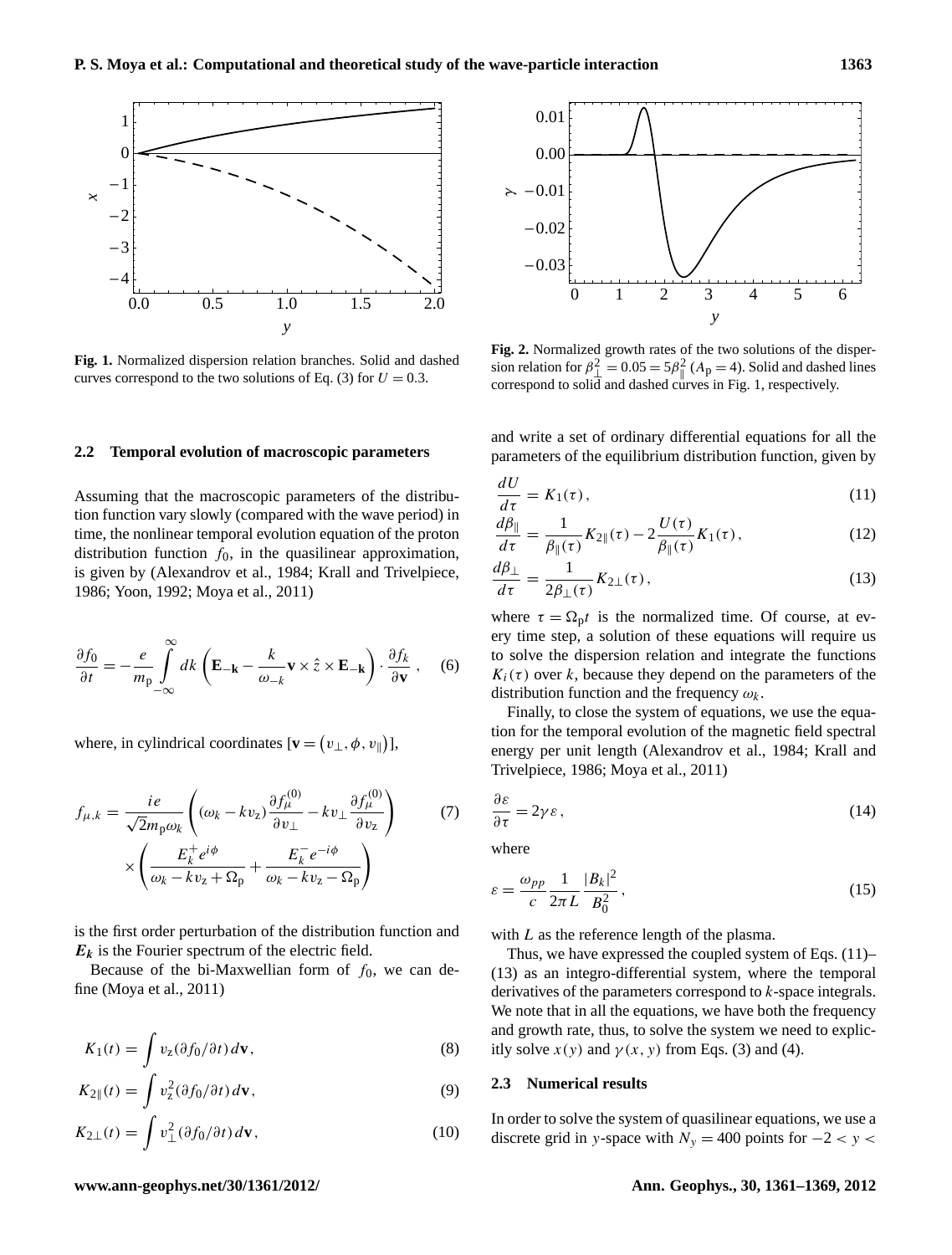

<span id="page-3-1"></span>**Fig. 3.** Temporal evolution of both proton temperatures with respect to their initial values. Solid and dashed lines correspond to perpendicular and parallel temperatures, respectively.

2, hence, the separation between points is  $dy = 0.01$ . The origin has been avoided for obvious reasons. The time step is chosen to be  $d\tau = 0.025$ . Knowing the magnetic field spectrum and the value of the parameters at a time  $\tau$  we can solve the dispersion relation to obtain x and  $\gamma$ , as a function of y, at this particular time. Then, we can calculate the integrals defined in the system of equations (Eqs. [11–](#page-2-2)[14\)](#page-2-3), to evaluate the time derivative of each parameter. So, with that informa-tion, we use a 4th order Runge-Kutta method (García, [2000\)](#page-7-18) to evolve the whole system to the next time step  $\tau + d\tau$ . Numerical integration is performed from  $\tau = 0$  until  $\tau = 1000$ using the Alfvén branch (solid line in Fig. [1\)](#page-2-0). As initial values we use the same values of  $U_p$  and  $\beta_j$  used in Figs. [1](#page-2-0) and [2,](#page-2-1) and we choose a Gaussian initial magnetic field spectrum

$$
\varepsilon(t=0) = 0.35e^{-5y^2} \quad , \quad -2\pi < y < 2\pi \,. \tag{16}
$$

The range in y-space was chosen in order to compare with the results of the hybrid simulations shown in the next section. The Gaussian profile (Eq. [16\)](#page-3-0) of the initial magnetic energy spectrum was chosen to concentrate most of the wave energy in low frequency waves, with negligible power for  $y > 1$  (hence  $x < 1$ ), e.g., below the proton resonance frequency as has been observed in the solar wind [\(Cranmer](#page-7-2) [et al.,](#page-7-2) [1999a,](#page-7-2)[b\)](#page-7-3). Even though the free energy is equally partitioned between waves and particles [\(Moya et al.,](#page-8-17) [2011\)](#page-8-17), it still has a non-negligible amount of the free energy in the  $\gamma > 0$  region as in [Yoon](#page-8-14) [\(1992\)](#page-8-14).

Due to the shape of  $\gamma(x, y)$  of the solid curve in Fig. [2,](#page-2-1) only a small portion of the initial waves will effectively interact with the particles. Furthermore, due to the shape of  $K_1(\tau)$  in Eq. [\(11\)](#page-2-2), in every time step the total time derivative of  $U$  is essentially zero, so that the proton drift speed can be considered essentially a constant. This is due to the fact that the contribution of the wave momentum to the total momentum is of the order of  $(V_{\rm Ap}/c)^2 \ll 1$ . Thus, for low frequency waves, in this approximation, there is no transfer of momentum between particles and waves.



<span id="page-3-2"></span>**Fig. 4.** Proton thermal anisotropy in the quasilinear solution.

It is important to mention that in the quasilinear approximation, the whole temporal dependence of the macroscopic parameters of the distribution function depend strongly on the imaginary part of the frequency. In the case of the chosen parameters  $\gamma \sim 10^{-2}$ , thus integrating until  $t \sim 10^3$  is long enough to observe significant quasilinear effects, but not to consider higher order nonlinear effects, such as mode coupling, etc.

<span id="page-3-0"></span>The temporal evolution of the two temperatures of the protons, with respect to their initial values, is shown in Fig. [3.](#page-3-1) We see evidence of a parallel heating (dashed curve in Fig. [3\)](#page-3-1) and a perpendicular cooling (solid curve in Fig. [3\)](#page-3-1) of the plasma. For large times the heating saturates and it seems that the system is slowly approaching a metastable situation where  $T_{\parallel} \neq T_{\perp}$ . At the end of the integrated interval,  $\tau = 1000$ , the parallel temperature  $T_{\parallel}$  is  $T_{\parallel} \sim 1.4T_{\parallel}(0)$  and the perpendicular temperature  $T_{\perp}$  exhibits a small cooling of no more than 5 %. Thereby, owing to the changes in both temperatures, the anisotropy also evolves as time goes on, as shown in Fig. [4.](#page-3-2) As time progresses,  $A_p(\tau)$  decreases but, due to the slowness of the process, beyond  $\tau \sim 1000$  it is not possible to draw conclusions about the complete behavior of the anisotropy for longer times. Towards the end of the numerical integration,  $A_p$  decays to a final value of  $A_p \sim 2.5$ .

Finally, to close the quasilinear system of equations, the total free energy available due to the thermal anisotropy of the proton distribution function is absorbed by the electromagnetic field to preserve the total energy of the system (during the integration until  $\tau = 1000$  the total energy of the system remained constant to better than 0.1 %). In Fig. [5](#page-4-1) we show an amplified portion of the magnetic field energy spectrum profile as a function of y near  $y = 1.3$  (Fig. [5a](#page-4-1)), and as a function of x near  $x = 1.1$  (Fig. [5b](#page-4-1)). The initial Gaussian spectrum changes due to the presence of regions of absorption and instabilities (see Fig. [2\)](#page-2-1). Even though the absorption zone is greater than the instability zone at  $\tau = 0$ , there is little energy for  $y > 2$  ( $x > 1.4$ ) so that the waves cannot transfer a noticeable amount of energy to the protons. Thus, the net effect of the propagation of waves through the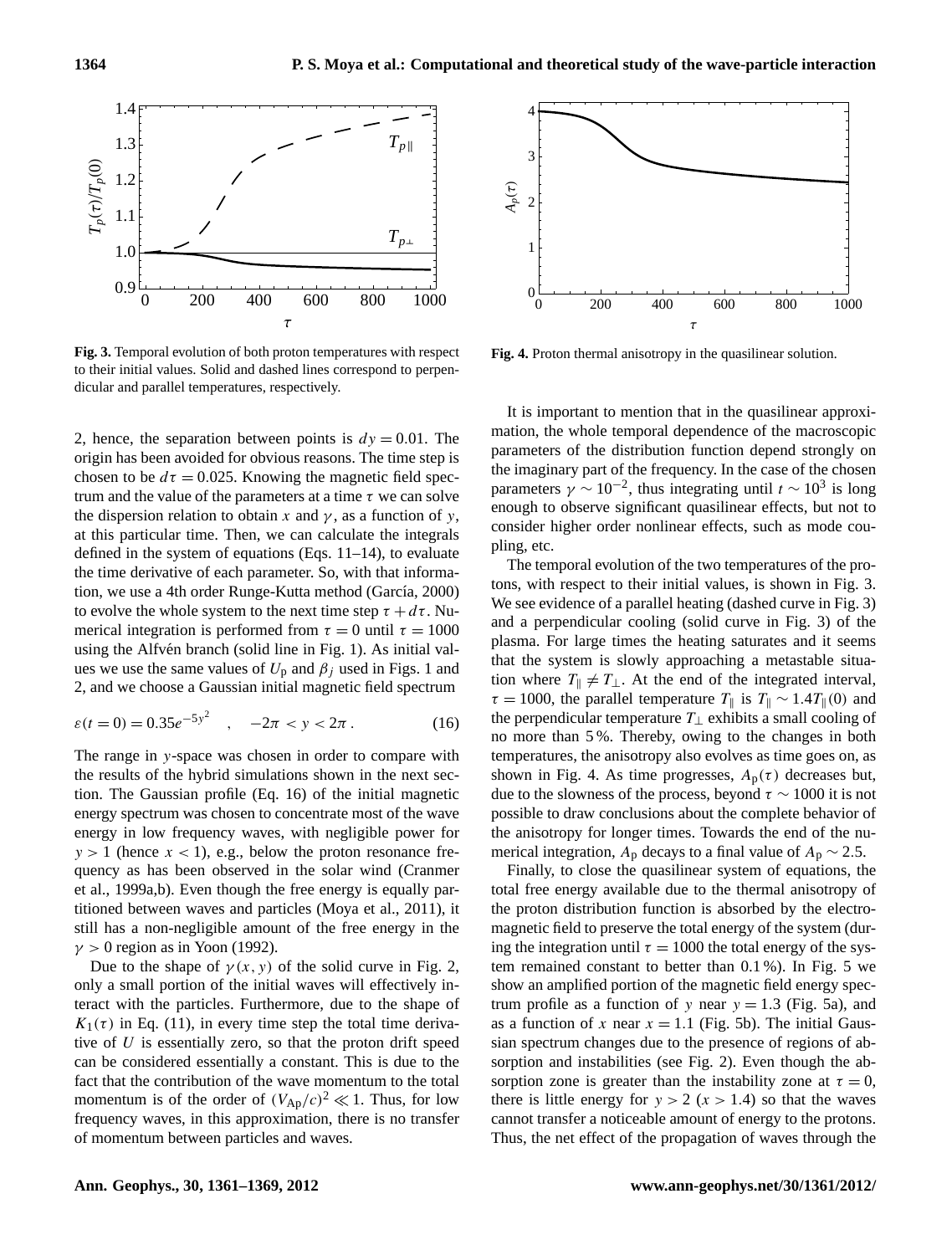electron-proton plasma is the generation of instabilities for  $1 < y < 1.6$  (0.9  $< x < 1.3$ ). In Fig. [5](#page-4-1) it is shown that the particle energy loss is transfered to the electromagnetic field as an emergence of wave modes of higher energy density than the initial ones. Thus, for the initial set of parameters in this quasilinear approximation, the whole system evolves by transferring energy from the particles to the waves, slowly approaching a metastable equilibrium.

#### <span id="page-4-0"></span>**3 Hybrid model**

Due to the large difference in mass between electrons and protons, an efficient, and very common way to model a plasma system is to consider electrons as a massless fluid. Thus, we can consider protons as kinetic particles with a certain velocity distribution function and electrons as a charged fluid with bulk velocity  $U_e$ . As a fluid, the temporal evolution for  $U_e$  is given by the momentum equation

$$
m_{\rm e}n_{\rm e}\frac{dU_{\rm e}}{dt} = -en_{\rm e}\left(E + \frac{U_{\rm e}}{c} \times B\right) - \nabla P_{\rm e},\qquad(17)
$$

where  $m_e$  is the electron mass and  $P_e = n_e k_B T_e$  is the pressure of the electron fluid. Here,  $T_e$  is the electron temperature and we have assumed the quasi-neutrality condition  $n_e \approx n_p \approx n$ , where *n* is the average density of the plasma.

In addition to the evolution of particles, we are also interested in following the space and time evolution of the electromagnetic field. This temporal evolution is given by Maxwell's equations:

<span id="page-4-3"></span>
$$
\nabla \cdot \boldsymbol{B} = 0, \qquad \nabla \cdot \boldsymbol{E} = 4\pi \rho , \qquad (18)
$$

$$
\frac{\partial \boldsymbol{B}}{\partial t} = -c \nabla \times \boldsymbol{E} \,, \quad \frac{\partial \boldsymbol{E}}{\partial t} = c \nabla \times \boldsymbol{B} - 4\pi \boldsymbol{J} \,, \tag{19}
$$

where  $\rho$  and  $J$  are the charge and current densities, respectively. Since we are interested in low frequency waves, it can be shown that the displacement current term in Ampere's equation is of order  $O((V_{\rm Ap}/c)^2)$  and it can be neglected. Thus, we can deduce an expression for the current in terms of the curl of the magnetic field

$$
\mathbf{J} = \frac{c}{4\pi} \nabla \times \mathbf{B} \,. \tag{20}
$$

Similarly, the current density of a plasma with electrons and ions is given by the vectorial sum of proton and electron currents  $J = en(U_p - U_e)$ . Here,  $U_p$  is the fluid bulk velocity of protons. Thus, neglecting the LHS of Eq. [\(17\)](#page-4-2), solving the equation for  $E$ , and using Maxwell's equations (Eqs. [19\)](#page-4-3), we obtain a set of equations for the hybrid model:

$$
\frac{d\mathbf{x}_i}{dt} = \mathbf{v}_i,\tag{21}
$$

$$
\frac{dv_{\rm i}}{dt} = \frac{e}{m_{\rm p}} \left( E + \frac{v_{\rm i}}{c} \times B \right),\tag{22}
$$



<span id="page-4-2"></span><span id="page-4-1"></span>**Fig. 5.** Normalized magnetic field energy spectrum  $\varepsilon$  for  $\tau = 250$ (solid),  $\tau = 500$  (dashed),  $\tau = 750$  (dotted) and  $\tau = 1000$  (dot dashed). It is observed that as time advances, there is an emergence of waves at higher modes than what was originally available. **(a)** ε as a function of the wave number y. **(b)**  $\varepsilon$  as a function of the frequency  $x$ .

$$
\boldsymbol{E} = -\frac{1}{c}\boldsymbol{U}_p \times \boldsymbol{B} + \frac{1}{4\pi en} (\nabla \times \boldsymbol{B}) \times \boldsymbol{B} - \frac{k_\text{B}T_\text{e}}{en} \nabla n, \qquad (23)
$$

<span id="page-4-5"></span>
$$
\frac{\partial \boldsymbol{B}}{\partial t} = \nabla \times (\boldsymbol{U}_p \times \boldsymbol{B}) - \frac{c}{4\pi e n} \nabla \times [(\nabla \times \boldsymbol{B}) \times \boldsymbol{B}], \qquad (24)
$$

where  $x_i$  and  $v_i$  are the position and velocity of the *i*-th proton and, in this approximation, electron temperature  $T_e$  remains constant and equal to zero.

#### **3.1 Hybrid expanding box model**

<span id="page-4-4"></span>Numerical simulation of plasmas in intrinsically spherical geometry has always been complicated due to the problem of self-forces and the selection of the shape function for the macroparticles [\(Dawson,](#page-7-19) [1983;](#page-7-19) [Birdsall and Langdon,](#page-7-20) [1985;](#page-7-20) [Matsumoto and Omura,](#page-8-33) [1993\)](#page-8-33). Recently, a formalism in which a plasma in spherical expansion, like the solar wind, has been modeled in a Cartesian system. In this *expanding box model*, a thin shell of plasma (the box) is considered moving radially away from the origin of certain frame S with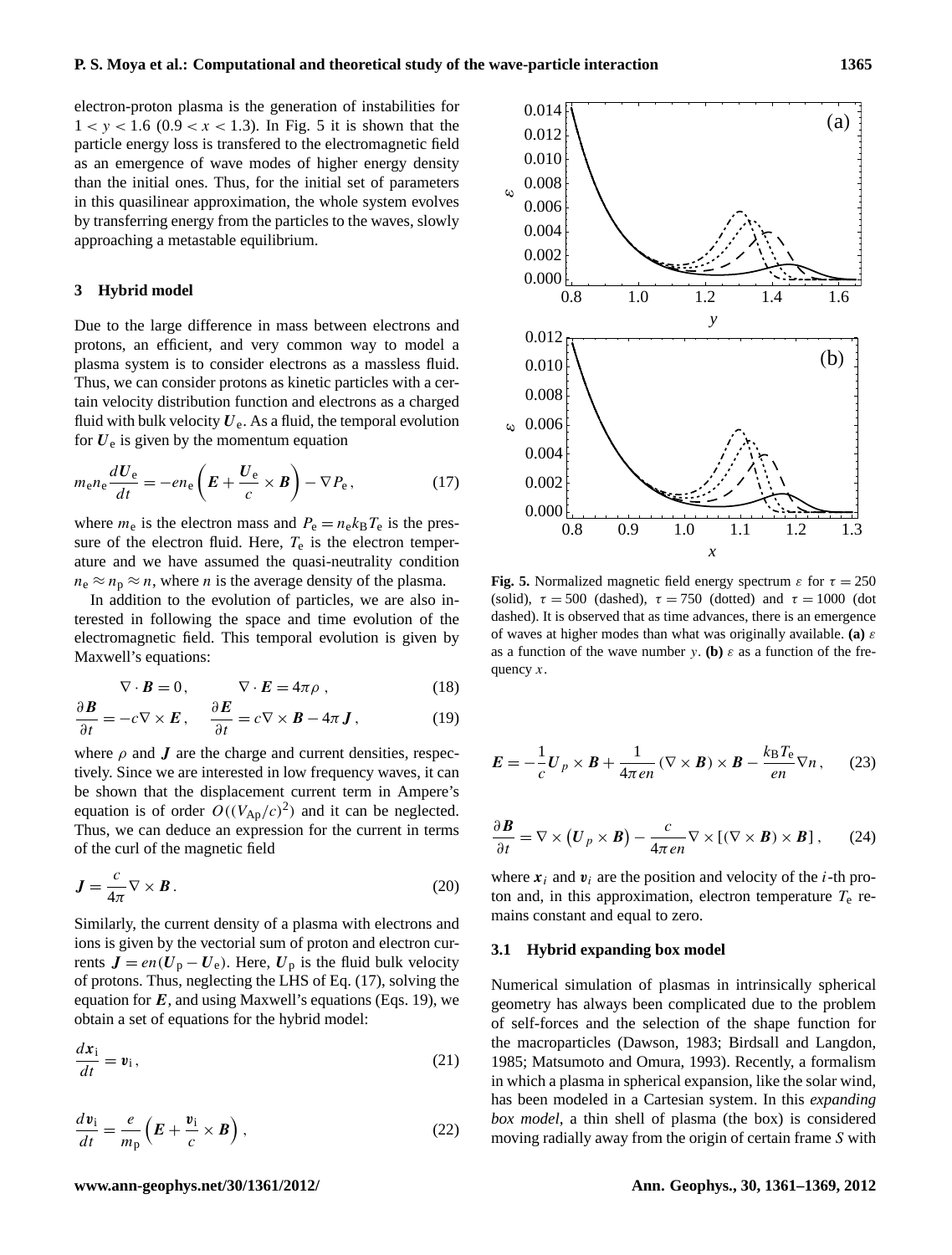coordinates x, y, z at a constant velocity  $U_0\hat{x}$  [\(Velli et al.,](#page-8-22) [1990;](#page-8-22) [Grappin and Velli,](#page-8-34) [1996;](#page-8-34) [Liewer et al.,](#page-8-23) [2001\)](#page-8-23). The radial position of the box, relative to the origin of  $S$  is given by  $R = R(t) = R_0 + U_0 t$ , where  $R_0 \hat{x}$  is the position of the box at  $t = 0$ . Then, to transform coordinates to a frame moving with the box (the S' frame with coordinates  $x', y', z'$ ) a two step transformation process is done. First, a Galilean shift between x and  $x'$ , and then a stretching in y and z. Namely,

$$
x = x' + R,\tag{25}
$$

<span id="page-5-0"></span>
$$
y = ay',\tag{26}
$$

$$
z = az',\tag{27}
$$

where  $a = 1 + U_0 t / R_0$ .

These transformations imply that, for an observer moving within the box, the box does not change its volume, but for an observer at rest with respect to the S frame, the box is expanding as it moves away from the origin. Then, using these transformations  $(25)$ – $(27)$  it is possible to represent the time and the spatial derivatives in the  $S'$  frame, and then to express Eqs. [\(21\)](#page-4-4)–[\(24\)](#page-4-5) for the hybrid model in the expanding box frame [\(Liewer et al.,](#page-8-23) [2001\)](#page-8-23) as

$$
\frac{d\mathbf{x}'_i}{dt} = \mathbf{A}(t) \cdot \mathbf{v}'_i,\tag{28}
$$

$$
\frac{d\mathbf{v}_i}{dt} = \frac{d\mathbf{v}_i'}{dt'} + \frac{U_0}{R_0}\mathbf{P} \cdot \mathbf{v}_i',\tag{29}
$$

$$
\boldsymbol{E'} = -\frac{1}{c}\boldsymbol{U}_p' \times \boldsymbol{B'} + \frac{1}{4\pi en} (\nabla' \times \boldsymbol{B'}) \times \boldsymbol{B'} - \frac{k_\text{B}T_\text{e}}{en} \nabla n, (30)
$$

$$
\frac{\partial \boldsymbol{B}'}{\partial t'} + \boldsymbol{B}' (\nabla' \cdot \boldsymbol{U}'_p) - (\boldsymbol{B} \cdot \nabla') \boldsymbol{U}'_p + (\boldsymbol{U}'_p \cdot \nabla') \boldsymbol{B}' + \frac{c}{4\pi en} \nabla' \times [(\nabla' \times \boldsymbol{B}') \times \boldsymbol{B}'] = -\frac{U_0}{R} \mathbf{L} \cdot \boldsymbol{B}', \tag{31}
$$

where the  $\prime$  quantities are measured in the moving frame. The derivative operators are given by

$$
\nabla' = \hat{x}\frac{\partial}{\partial x'} + \hat{y}\frac{1}{a}\frac{\partial}{\partial y'} + \hat{z}\frac{1}{a}\frac{\partial}{\partial z'} , \quad \frac{\partial}{\partial t} = \frac{\partial}{\partial t'} - U_0 \cdot \nabla', \tag{32}
$$

and **P** = diag(0, 1, 1), **L** = diag(2, 1, 1) and **A**(t) =  $diag(1,1/a,1/a)$  are diagonal matrices. Also, a can be written as  $a = 1 + \epsilon \tau$ , where  $\tau$  is the time normalized to the proton cyclotron frequency  $\Omega_p$ , and  $\epsilon = U_0/(R_0\Omega_p)$ .

#### **3.2 Numerical results**

As a first approximation to the problem, and to compare with the quasilinear results, we have performed a standard numerical hybrid simulation in one spatial dimension (the x coordinate) and three dimensions in velocity space, in the presence of a background magnetic field  $\mathbf{B}_0 = B_0 \hat{x}$ . To solve the fields equation, we use a periodic system in x, with  $N_x = 512$  cells of size  $dx = 0.5$  and 1000 particles per cell, where we have chosen the same spatial normalization as in the quasilinear case, namely the ion inertial length  $\lambda_p = V_{Ap}/\Omega_p$ . The particle and field equations are integrated in time using a rational Runge-Kutta method [\(Ofman et al.,](#page-8-21) [2001,](#page-8-21) [2011\)](#page-8-26), whereas the spatial derivatives are calculated using a pseudo-spectral fast Fourier transform method. The time step used was  $d\tau =$ 0.025 and the simulation was performed until  $\tau = 1000$ .

In the case of standard hybrid simulations, the natural choice for a reference frame is the electron frame. Thus, to keep quasi-neutrality and parallel zero current, the initial condition for proton drift is  $U = 0$ . The velocity distribution function is initialized as a bi-Maxwellian using a random number generator and, in order to compare the quasilinear and hybrid models, we choose the same initial values for both proton temperatures  $\beta_{\perp}^2 = 0.05 = 5\beta_{\parallel}^2$  and  $T_e = 0$  for electrons. The parallel  $x$  component of the magnetic field remains constant, equal to  $B_0$ , throughout the simulations. For the initial parameters mentioned, we have performed simulations with an initial Gaussian perpendicular magnetic field with random phases, where, in order to compare, the amplitude and exponent of the Gaussian was chosen to have the same magnetic spectrum as in the quasilinear method (Eq. [16\)](#page-3-0).

In Fig. [6a](#page-6-0), we show the time dependence of perpendicular and parallel temperatures during the simulation for the hybrid models. Comparing with the quasilinear method, the figure shows that in the case of the standard hybrid simulation, parallel heating (dashed curve in Fig. [6\)](#page-6-0) is slower, and perpendicular cooling (solid curve in the figure) is similar to the quasilinear solution, due to the fully nonlinear resonant absorption present in hybrid models. Thus, as it can be seen in Fig. [6b](#page-6-0), the final values obtained correspond to  $T_{\perp}$  ~ 0.95 $T_{\perp}(0)$  and  $T_{\parallel}$  ~ 1.1T<sub>||</sub>(0) for perpendicular and parallel temperatures, respectively. However, the combined effects produce a final, nonzero value ( $A_p \sim 3.4$ ) of the thermal anisotropy. Compared to the quasilinear case, as shown in Fig. [7,](#page-6-1) it is observed that, although the time evolution of both curves does not match, the slopes of both curves are similar. Thus, qualitatively the two approaches agree. Also, like in the quasilinear approach, in our simulations the fluid drift U had no significant changes. It is important to mention that it is expected that both models differ. In the quasilinear approach, we follow just one solution (the Alfvén branch) of the dispersion relation and the nonlinear terms are approximated by the quasilinear theory. On the other hand, in hybrid models, the simulations consider all the branches of the dispersion relation, including the instabilities propagating antiparallel to the background magnetic field. Also, being completely nonlinear, hybrid simulations include several nonlinear effects as coupling (wave-wave interaction) between all the modes allowed by the dispersion relation.

On the other hand, for the case of the expanding box hybrid simulations, Fig. [6](#page-6-0) shows how the expansion induces an increase in the perpendicular cooling of the plasma. While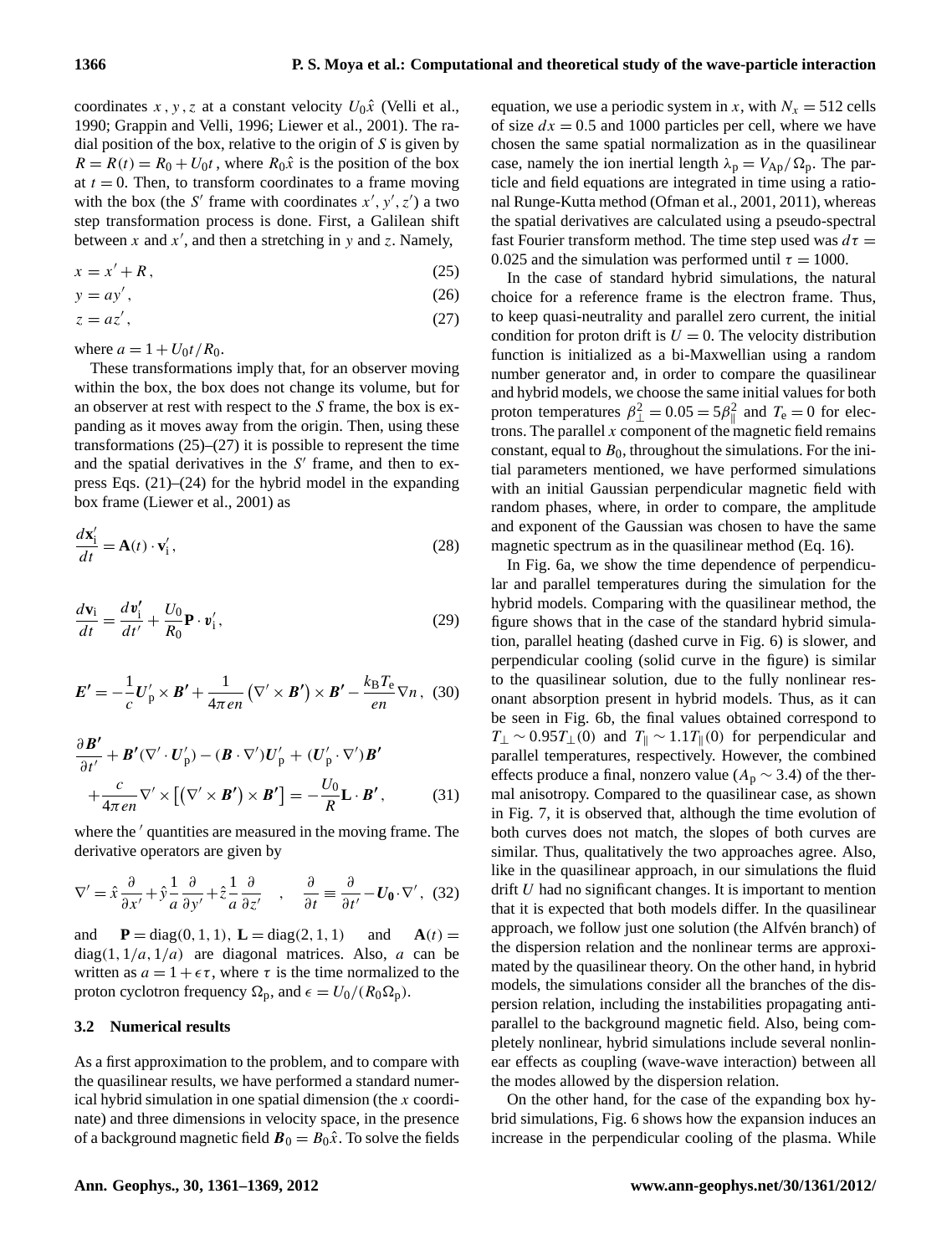

<span id="page-6-0"></span>**Fig. 6. (a)** Normalized proton temperatures as a function of time for both hybrid simulations (with and without expansion). Dotted and dot-dashed curves correspond to parallel and perpendicular temperatures in the expanding box model simulation (with  $\epsilon = 10^{-4}$ ), respectively. On the other hand, dashed and solid curves correspond to parallel and perpendicular temperatures for simple hybrid simulations ( $\epsilon = 0$ ). **(b)** The same evolution shown in panel **(a)**, but with respect to the initial values of both temperatures for the simple and expanding box simulations.

there are no significant differences between both models in the time dependence of parallel temperatures (dashed and dotted curves in Fig. [6a](#page-6-0)), the expansion hastens the decline in this quantity as time evolves in the case of perpendicular temperature (dot-dashed curve). Also, in Fig. [6b](#page-6-0) we show both temperatures with respect to their initial values. The figure shows that parallel temperature increases by 5 % while the perpendicular temperature decreases approximately to a value of  $T_1 \sim 0.8T_1(0)$ . Thus, the thermal anisotropy in the expansion model relaxes faster than in the standard model without expansion, as it can be seen in Fig. [7,](#page-6-1) reaching a value of  $A_p(\tau = 1000) \sim 2.9$ . Also, as the expansion is regulated by  $a(\tau) = 1 + \epsilon \tau$  (in our simulations we chose  $\epsilon =$ 10−<sup>4</sup> ) from the figure it is clear that notable effects only occur at long enough times  $\tau \sim 200$ . It is important to mention that in the case of the solar corona and solar wind, that correspond to spherically expanding plasmas,  $\epsilon \sim 10^{-5}$ . However, if we can see qualitative differences between the simple and the expanding box hybrid models at times of order  $\tau \sim 10^3$ we need to amplify the  $\epsilon$  parameter to be able to draw con-



<span id="page-6-1"></span>**Fig. 7.** Proton thermal anisotropy for standard  $\epsilon = 0$  (solid) and expanding box  $\epsilon = 10^{-4}$  (dashed) hybrid simulations. Here it can be seen that the expansion effects are notable only from long enough times during the simulation. In order to compare, the anisotropy for the quasilinear solution is also included (dotted curve).



<span id="page-6-2"></span>**Fig. 8.** Temporal evolution of the perpendicular magnetic field energy in simple (solid) and expanding box (dashed) hybrid models. Note that significant effects appear only after  $\tau \sim 200$  as in the case of thermal anisotropy.

clusions about the differences and similarities between both methods [\(Liewer et al.,](#page-8-23) [2001\)](#page-8-23).

The acceleration in the relaxation of the temperatures, due to the spherical expansion of the plasma, also influences the behavior of electromagnetic waves. In Fig. [8](#page-6-2) we show the time evolution of the perpendicular magnetic field energy until the end of the simulation. Owing to the interaction between protons and waves, for times below  $\tau \sim 200$ , the average perpendicular magnetic field energy increases monotonically. For larger times, the influence on the expanding box parameter  $a$  begins to be relevant, so that there is a considerable decrease in the perpendicular magnetic field energy compared to the case of the standard hybrid simulation (solid curve in the figure).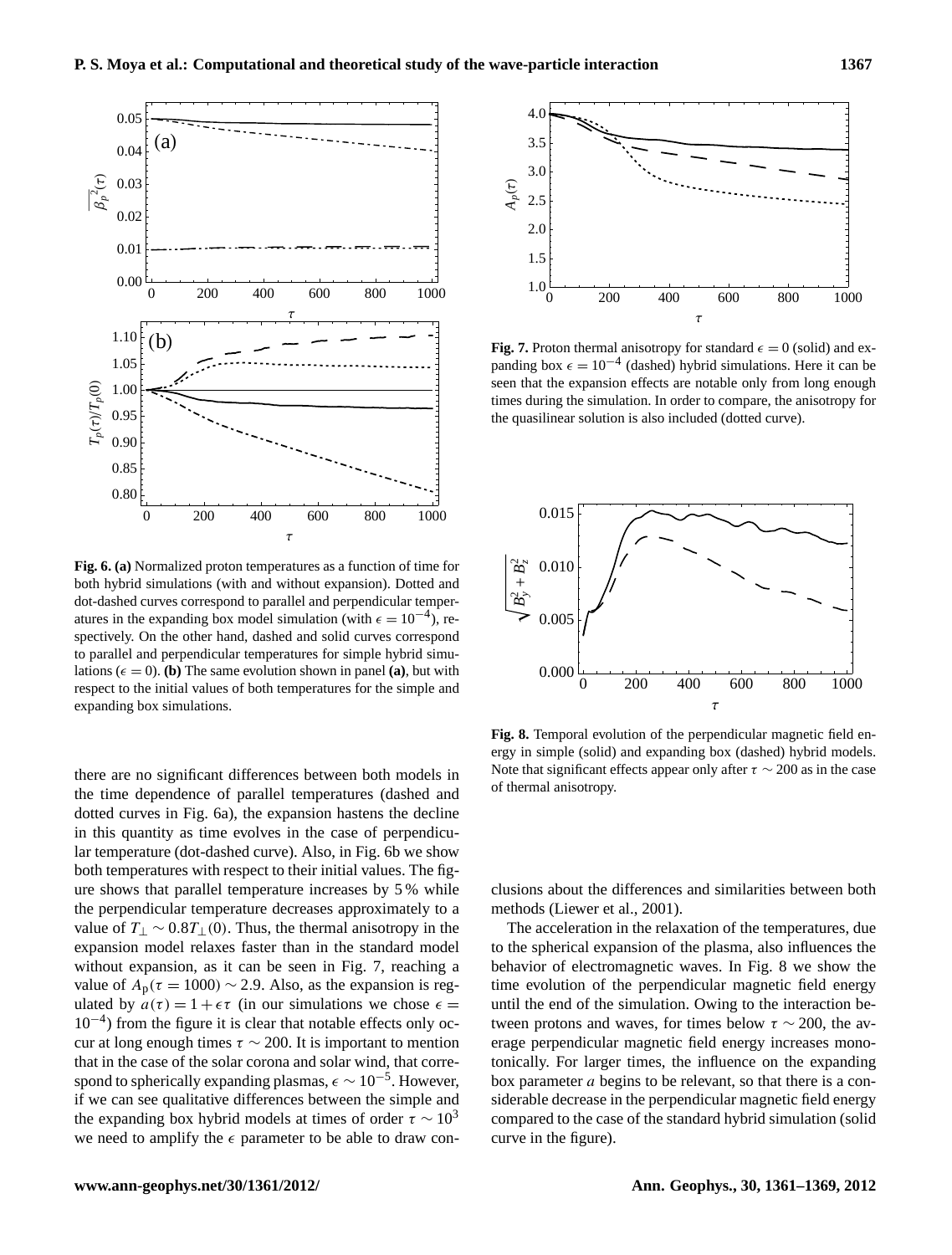### <span id="page-7-12"></span>**4 Discussion and conclusions**

Starting from two different kinetic approaches, the first theoretical based on quasilinear theory and the second based on computational simulations of hybrid models, we have done numerical studies on the interaction of waves and protons.

For the chosen parameters, our results indicate that, due to the shape of the  $K_i$  functions in our quasilinear method, the main change occured in the parallel temperature, while in the case of the hybrid code without expansion, the main effect of the interaction between particles and waves was a decrease of the perpendicular temperatures. However, the quasilinear and the standard hybrid simulations agree on the macroscopic evolution of the drift velocity parallel to the ambient magnetic field, and also agree on the evolution of the slope of the thermal anisotropy, even when both approaches differ in the absolute time profile of the temperatures and anisotropies.

We also performed numerical simulations using an expanding box hybrid model using the same initial parameters as in the quasilinear and standard hybrid models. Our results show how the expansion produces a relaxation of the system in the perpendicular plane. This model shows a decrease of the average magnetic field energy and also the typical cooling of an expanding gas. Nevertheless, due to the  $a = 1 + \tau \epsilon$ parameter, those effects are significant only for long enough times.

In conclusion, our results allow us to obtain and compare the basic properties of the wave-particle interaction, in simple electron-proton plasmas, using different models. Numerical results show that both quasilinear and nonlinear methods qualitatively agree in the evolution of the macroscopic plasma parameters, and this seems to suggest that resonant absorption and the energy cascade mentioned above may be relevant in the heating of solar wind plasma.

Acknowledgements. Pablo S. Moya is grateful to Comisión Nacional de Ciencia y Tecnología (CONICyT, Chile) Doctoral Fellowship D-21070397 and CONICyT/Becas-Chile fellowship for doctoral internship at NASA/GSFC at 2010. We also acknowledge support from FONDECyT grants  $N^o$  1080658, No. 1110135, No. 1110729 and No. 1121144.

Editor-in-Chief M. Pinnock and Topical Editor R. Forsyth thank P. Yoon and one anonymous referee for their help in evaluating this paper.

#### **References**

- <span id="page-7-10"></span>Alexandrov, A. F., Bogdankevich, L. S., and Rukhadze, A. A.: Principles of Plasma Electrodynamics, Springer-Verlag, Berlin Heidelberg, 1984.
- <span id="page-7-11"></span>Araneda, J. A., Viñas, A. F., and Astudillo, H.: Proton core temperature effects on the relative drift and anisotropy evolution of the ion beam instability in the fast solar wind, J. Geophys. Res., 107, 1453, [doi:10.1029/2002JA009337,](http://dx.doi.org/10.1029/2002JA009337) 2002.
- <span id="page-7-15"></span>Aschwanden, M. J.: Physics of the Solar Corona. An Introduction with Problems and Solutions, Praxis Publishing Ltd., 2006.
- <span id="page-7-17"></span>Astudillo, H. F.: High-order modes of left-handed electromagnetic waves in a solar-wind-like plasma, J. Geophys. Res., 101, 24433– 24442, 1996.
- <span id="page-7-0"></span>Axford, W. I. and McKenzie, J. F.: The origin of the high speed solar wind streams, University Press, New York, 1992.
- <span id="page-7-1"></span>Axford, W. I. and McKenzie, J. F.: Acceleration of the solar Wind, in: Solar Wind Eight, AIP Conf. Proc., p. 382, Pergamon, New York, 1996.
- <span id="page-7-7"></span>Bale, S. D., Kellog, P. J., Mozer, F. S., Horbury, T. S., and Reme, H.: Measurement of the Electric Fluctuation Spectrum of Magnetohydrodynamic Turbulence, Phys. Rev. Lett., 94, 215002, [doi:10.1103/PhysRevLett.94.215002,](http://dx.doi.org/10.1103/PhysRevLett.94.215002) 2005.
- <span id="page-7-8"></span>Bale, S. D., Kasper, J. C., Howes, G. G., Quataert, E., Salem, C., and Sundkvist, D.: Magnetic Fluctuation Power Near Proton Temperature Anisotropy Instability Thresholds in the Solar Wind, Phys. Rev. Lett., 103, 211101, [doi:10.1103/PhysRevLett.103.211101,](http://dx.doi.org/10.1103/PhysRevLett.103.211101) 2009.
- <span id="page-7-20"></span>Birdsall, C. K. and Langdon, A. B.: Plasma Physics via Computer Simulations, McGraw-Hill Company, 1985.
- <span id="page-7-5"></span>Cranmer, S. R.: Coronal holes and the high-speed solar wind, Space Sci. Rev., 101, 229–294, 2002.
- <span id="page-7-14"></span>Cranmer, S. R.: New insights into solar wind physics from SOHO, in: 13th Cambridge Workshop on Cool Stars, Stellar Systems and the Sun, edited by: Favata, F., Hussain, G. A. J., and Battrick, B., vol. 560 of ESA Special Publication, p. 299, 2005.
- <span id="page-7-2"></span>Cranmer, S. R., Field, G. B., and Kohl, J. L.: Spectroscopic constraints on models of ion-cyclotron resonance heating in the polar solar corona an high speed solar wind, Astrophys. J., 518, 481–501, 1999a.
- <span id="page-7-3"></span>Cranmer, S. R., Kohl, J. L., Noci, G., Antonucci, E., Tondello, G., Huber, M. C. E., Strachan, L., Panasyuk, A. V., Gardner, L. D., Romoli, M., Fineschi, S., Dobrzycka, D., Raymond, J. C., Nicolosi, P., Siegmund, O. H. W., Spadaro, D., Benna, C., Ciaravella, A., Giordano, S., Habbal, S. R., Karovska, M., Li, X., Martin, R., Michels, J. G., Modigliani, A., Naletto, G., O'Neal, R. H., Pernechele, C., Poletto, G., Smith, P. L., and Suleiman, R. M.: An empirical model of a polar hole at solar minimum, Astrophys. J., 511, 481–501, 1999b.
- <span id="page-7-6"></span>Dasso, S., Milano, L. J., Matthaeus, W. H., and Smith, C. W.: Anisotropy in Fast and Slow Solar Wind Fluctuations, Astrophys. J., 635, L181–L184, 2005.
- <span id="page-7-9"></span>Davidson, R. C. and Ogden, J. M.: Electromagnetic ion cyclotron instability driven by ion energy anisotropy in high-beta plasmas, Phys. Fluids, 18, 1045–1050, 1975.
- <span id="page-7-19"></span>Dawson, J. M.: Particle simulation of plasmas, Rev. Mod. Phys., 55, 403–447, 1983.
- <span id="page-7-4"></span>Esser, R., Fineschi, S., Dobrzycka, D., Habbal, S. R., Edgar, R. J., Raymond, J. C., Kohl, J. L., and Guhathakurta, M.: Plasma properties in coronal holes derived from measurements of minor ions spectral lines and polarized white light intensity, Astrophys. J. Lett., 510, L63–L67, 1999.
- <span id="page-7-13"></span>Fried, B. D. and Conte, S. D.: The Plasma Dispersion Function, Academic, San Diego, California, 1961.
- <span id="page-7-18"></span>García, A. L.: Numerical methods for Physics, Prentice-Hall, New Jersey, 2nd ed. edn., 2000.
- <span id="page-7-16"></span>Gary, G. A.: Plasma beta above a solar active region: Rethinking the paradigm, Solar Phys., 203, 71–86, 2001.